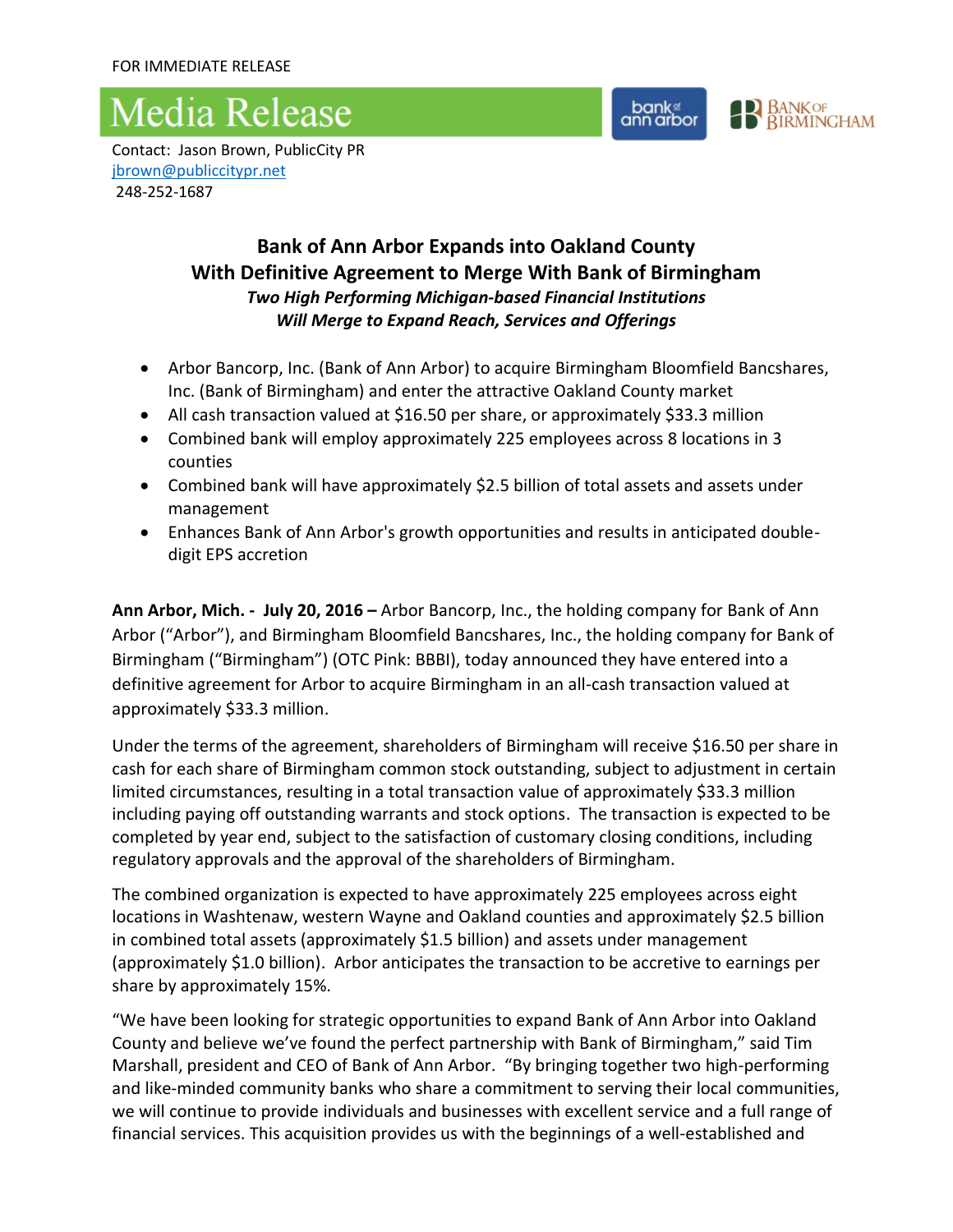# **Media Release**

bank<sup>e</sup><br>ann arbor

**BANKOF**<br>BIRMINGHAM

Contact: Jason Brown, PublicCity PR [jbrown@publiccitypr.net](mailto:jbrown@publiccitypr.net) 248-252-1687

highly respected footprint in Oakland County, while providing the opportunity to introduce and expand our successful technology banking group, mortgage lending platform, and trust and investment management services."

Bank of Ann Arbor, founded in 1996, was named as one of the top 100 performing banks (\$1B to \$10B in total assets) in 2015 by SNL Financial – ranking #9 – and was named as one of the U.S.'s top 50 Best Banks to Work For by the American Bankers Association in 2013 and 2015.

Bank of Ann Arbor has successfully acquired and integrated two other financial services organizations, including the former New Liberty Bank in Plymouth, Michigan in May 2010 and UniFi Equipment Finance in Ann Arbor, Michigan in January 2013. Bank of Ann Arbor has nearly \$1.2 billion in total assets and its high performing Trust and Investment Management Group recently surpassed \$1.0 billion in assets under management.

"This acquisition provides Bank of Birmingham customers access to our enhanced portfolio of products and services and greater lending capabilities. Together, we will build upon both of our highly efficient platforms for delivering the best financial services to our clients. This is an exciting opportunity for both parties as we bring together two very similar cultures," added Marshall.

Bank of Birmingham is a full-service community bank established in 2006, with one location in Birmingham, Michigan, serving primarily the Oakland County business community. As of March 31, 2016, Birmingham had approximately \$273.6 million in assets, \$227.1 million in loans, and \$250.3 million in deposits in the vibrant Oakland County market.

Rob Farr, president of Bank of Birmingham, concurs. "The merging of these two established institutions allows us to provide a broader range of banking services to our client base, including Bank of Ann Arbor's Trust and Investment Management Group, Technology Industry Group and mortgage lending platform," said Farr. "In addition, it will greatly expand our lending capabilities in our primary market of Oakland County and will allow us to use Bank of Ann Arbor's infrastructure to meet the growing compliance and regulatory burdens, freeing us to focus on our clients. Both organizations share common values and the passion to provide excellent, attentive customer service, and the combination will only enhance these principles. Finally, we are pleased these shared values will allow the combined organization to continue the strong commitment to the communities in our market areas and to supporting a variety of charitable organizations within those communities."

Rob Farr will continue to serve as President, Birmingham District, at the Birmingham location following the conclusion of the transaction.